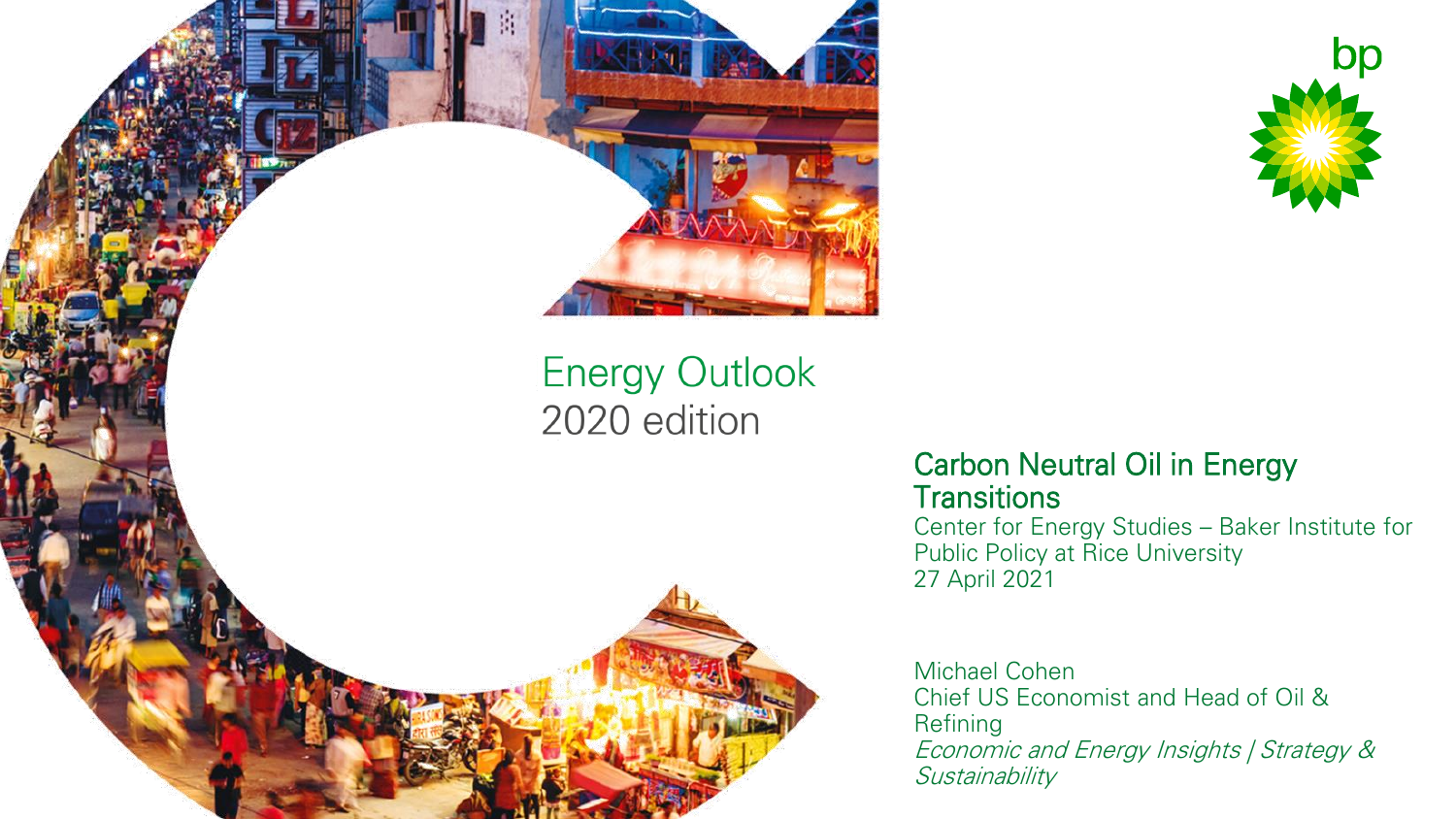# IPCC Scenarios: 58 (~70%) achieve Net Zero b/w 2060-80

Carbon emissions from energy use

Gt of  $CO<sub>2</sub>$ 

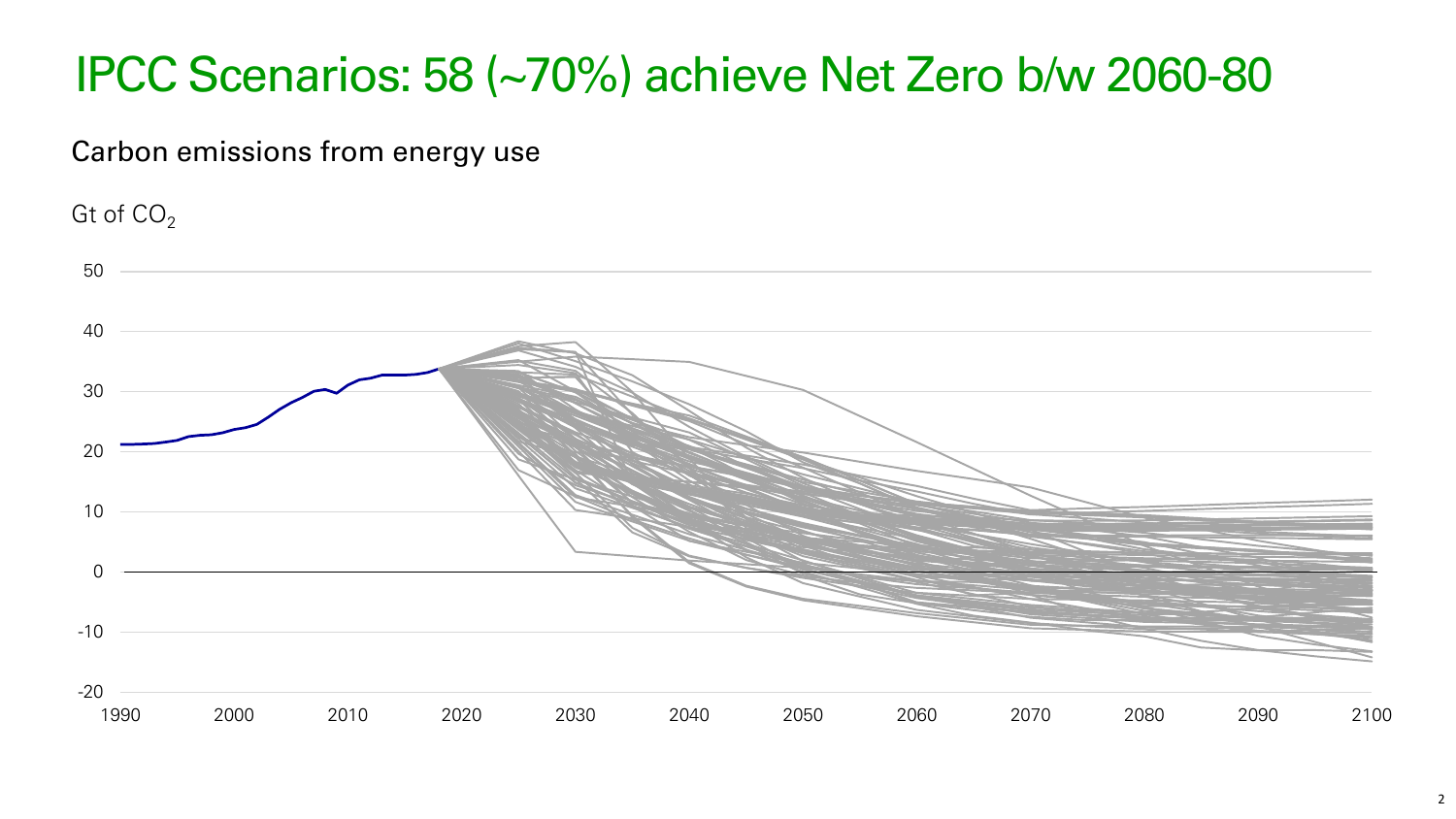## What role for natural gas…

Natural gas consumption in IPCC scenarios and Net Zero

### Share of primary energy

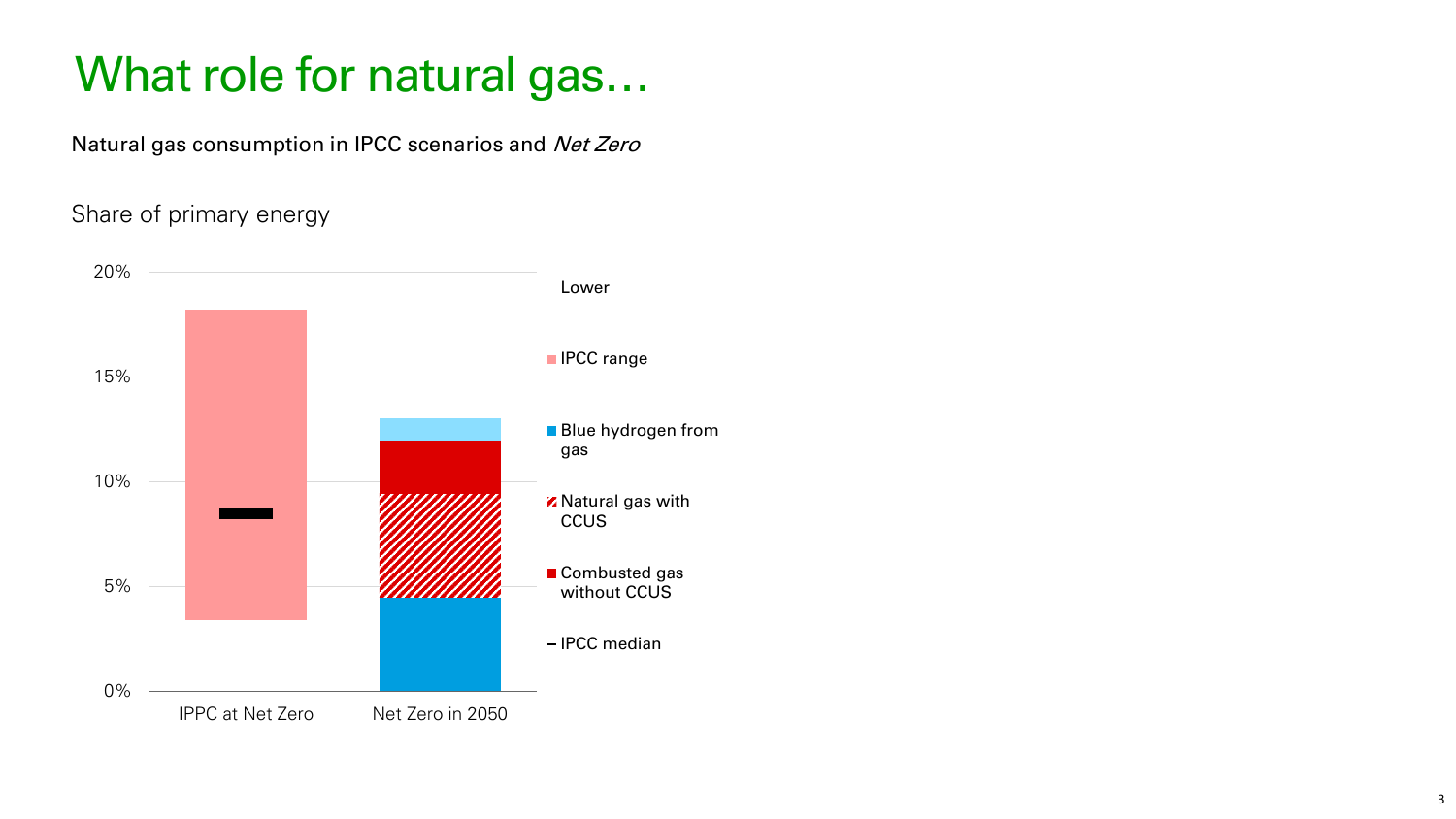# What role for natural gas…and oil?

Share of primary energy share of primary energy



## Natural gas consumption in IPCC scenarios and Net Zero **Oil consumption in IPCC scenarios** and Net Zero

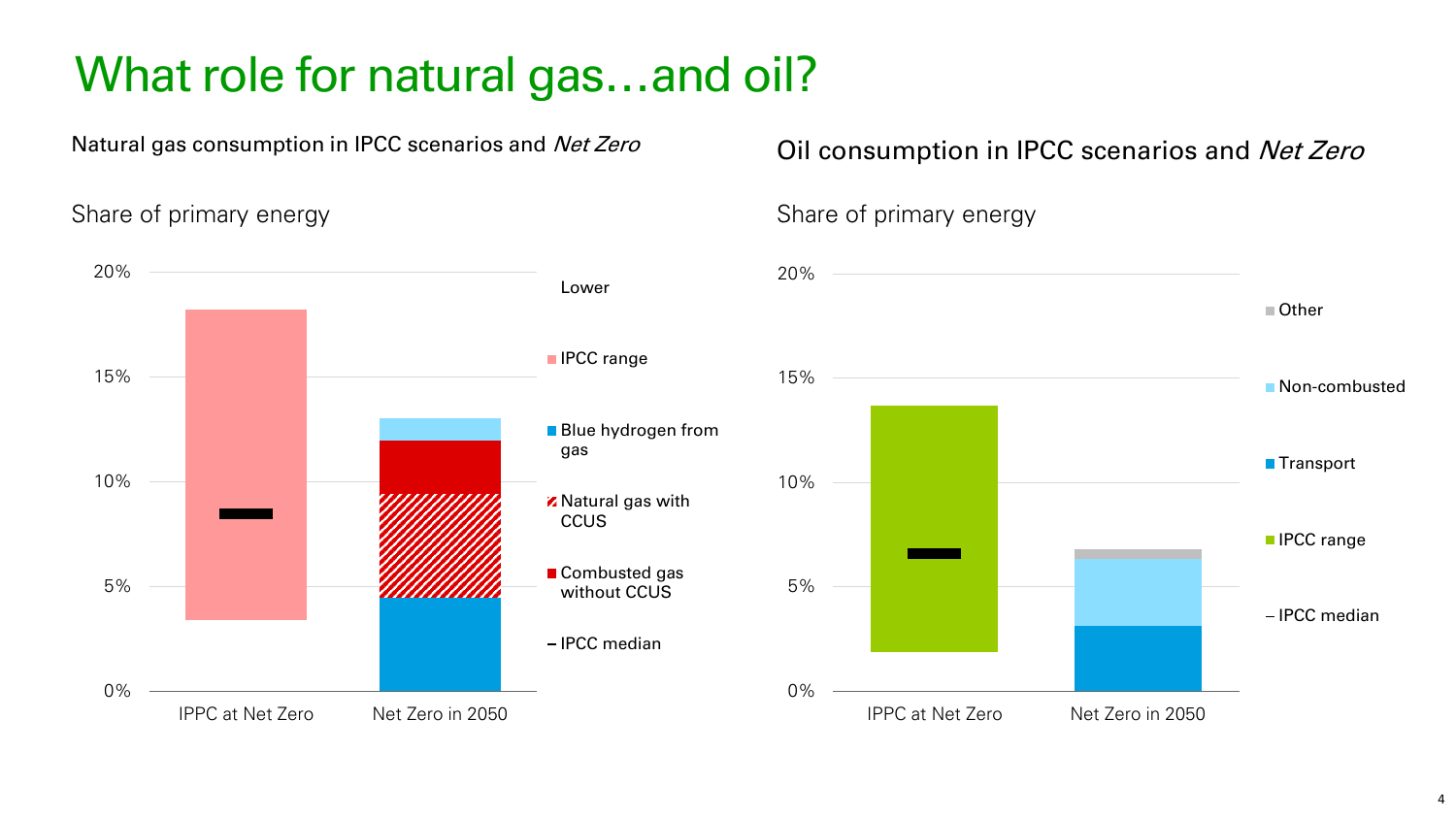## Carbon price assumptions

## Average carbon prices in developed and emerging regions

### US\$ per tonne (real 2018)